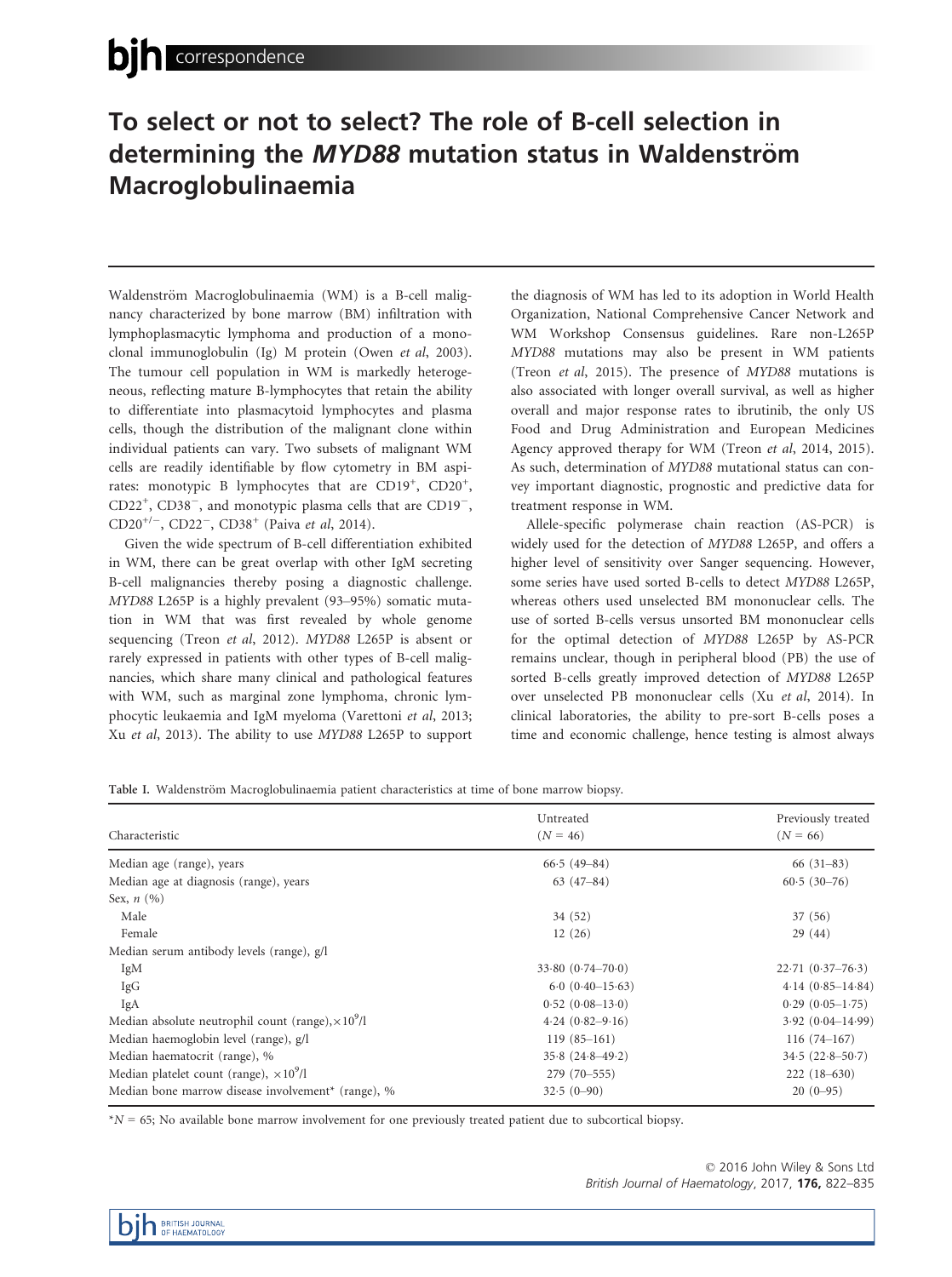performed with unselected samples. We therefore assessed whether the use of B-cell selection improved the accuracy of MYD88 L265P detection in 112 patients who met the consensus criteria for the diagnosis of WM (Owen et al, 2003). The clinical characteristics for these patients at the time of BM aspirations are shown in Table I. MYD88 L265P was detected by AS-PCR using CD19-sorted cells or unselected mononuclear cells from BM aspirates as previously reported (Xu et al, 2013, 2014).

Overall, comparison of MYD88 L265P detection using CD19-selected and unselected BM cells showed concordance in the findings for most patients (104/112; 93%, Cohen's  $\kappa$ coefficient 0.71). When stratified by previous treatment history, a greater proportion of untreated (46/46; 100%, Cohen's  $\kappa$  coefficient 1.00) versus previously treated patients (58/66; 84%, Cohen's  $\kappa$  coefficient 0.62) showed concordance for detection of MYD88 L265P (Fischer's exact  $P = 0.02$ ). Among the 8 previously treated patients with discordant findings, 2 had MYD88 L265P detected only in CD19-selected BM cells, whereas it was only detected in unselected BM cells in the 6 other discordant patients. Analysis of clinicopathological characteristics showed that discordant patients had more prior therapies (3 vs. 1; Mann–Whitney  $P = 0.0533$ ) and lower BM involvement (4% vs. 30%; Mann–Whitney  $P = 0.0062$ ) versus concordant patients (Table II). For the two discordant patients with MYD88 L265P detected by AS-PCR using CD19-sorted cells, the BM involvement was 10% and 5%, respectively, and clonal Bcells were only detectable by flow cytometry in the latter patient. The findings in these patients are not unexpected given the low tumour burden, as well as the lower sensitivity for MYD88 L265P detection by AS-PCR with unselected versus B-cell selected samples (Xu et al, 2014). However in the 6 discordant patients for whom MYD88 L265P was detected only in unselected aspirate samples, the findings were unexpected, particularly as the median BM tumour burden was only 3%, and clonal B-cells were undetectable in 5 of 6 (83%) patients. However, clonal plasma cells were present in 5 of 5 (100%) discordant patients in whom flow cytometric analysis was undertaken to evaluate for clonal plasma cells. We have previously reported the presence of MYD88 L265P in both clonal B-cells and plasma cells derived from individual WM patients (Treon et al, 2012), and the findings herein suggest that residual plasma cells not amenable to CD19 selection probably accounted for the detection of MYD88 L265P in unselected but not CD19-sorted BM samples. All of these patients had previously undergone treatment with agents known to deplete B-cells, including rituximab. The presence of residual clonal plasma cells following treatment has previously been reported (Varghese et al, 2009; Barakat et al, 2011). In one of these studies, one quarter of WM patients had monotypic plasma cells that represented

| Characteristic                                             | Concordant            | Discordant               |            |
|------------------------------------------------------------|-----------------------|--------------------------|------------|
|                                                            | $(N = 58)$            | $(N = 8)$                | $P$ -value |
| Median age (range), years                                  | $66(31-83)$           | $66.5(63-74)$            | 0.6462     |
| Median age at diagnosis (range), years                     | $61(30-76)$           | 59 $(51-68)$             | 0.8810     |
| Sex, $n(%)$                                                |                       |                          |            |
| Male                                                       | 34 (59)               | 3(38)                    | 0.2852     |
| Female                                                     | 24(41)                | 5(63)                    |            |
| Previous therapy for WM                                    |                       |                          |            |
| Median number of previous treatment regimens (range)       | $1(1-8)$              | $3(1-5)$                 | 0.0533     |
| Type of therapy among previously treated, $n$ (%)          |                       |                          |            |
| Monoclonal antibody                                        | 54 (93)               | 8(100)                   | 1.0000     |
| Glucocorticoid                                             | 33 (57)               | 5(63)                    | 1.0000     |
| Proteasome inhibitor                                       | 33 (57)               | 3(38)                    | 0.4525     |
| Alkylator                                                  | 27(47)                | 6(75)                    | 0.2576     |
| Nucleoside analogue                                        | 13(22)                | 1(13)                    | 1.0000     |
| Other                                                      | 19(32)                | 3(38)                    | 1.0000     |
| Median serum antibody levels (range), g/l                  |                       |                          |            |
| IgM                                                        | $24.64(0.37-76.3)$    | $13.38$ $(1.12 - 51.48)$ | 0.1067     |
| <b>IgG</b>                                                 | $3.99(0.885 - 14.84)$ | $5.13(0.86 - 6.96)$      | 0.6349     |
| IgA                                                        | $0.29(0.05-1.75)$     | $0.29(0.05-1.18)$        | 0.6817     |
| Median absolute neutrophil count (range), $\times 10^9$ /l | $4.12(0.04-14.99)$    | $2.72(1.22 - 6.67)$      | 0.0512     |
| Median haemoglobin level (range), g/l                      | $115(74-167)$         | $121(99-158)$            | 0.3108     |
| Median haematocrit (range), %                              | $34.3 (22.8 - 50.7)$  | $35.7(29.6 - 46.4)$      | 0.3108     |
| Median platelet count (range), $\times 10^9/l$             | $228(18-630)$         | $182(115-295)$           | 0.1470     |
| Median BM involvement <sup>*</sup> (range), %              | $30(0-95)$            | $4(1-10)$                | 0.0062     |
|                                                            |                       |                          |            |

Table II. Clinical characteristics of previously treated WM Patients stratified by BM allele-specific polymerase chain reaction findings.

WM, Waldenström Macroglobulinaemia; BM, bone marrow.

 $*N = 57$ ; No available bone marrow involvement for one concordant patient due to subcortical biopsy.